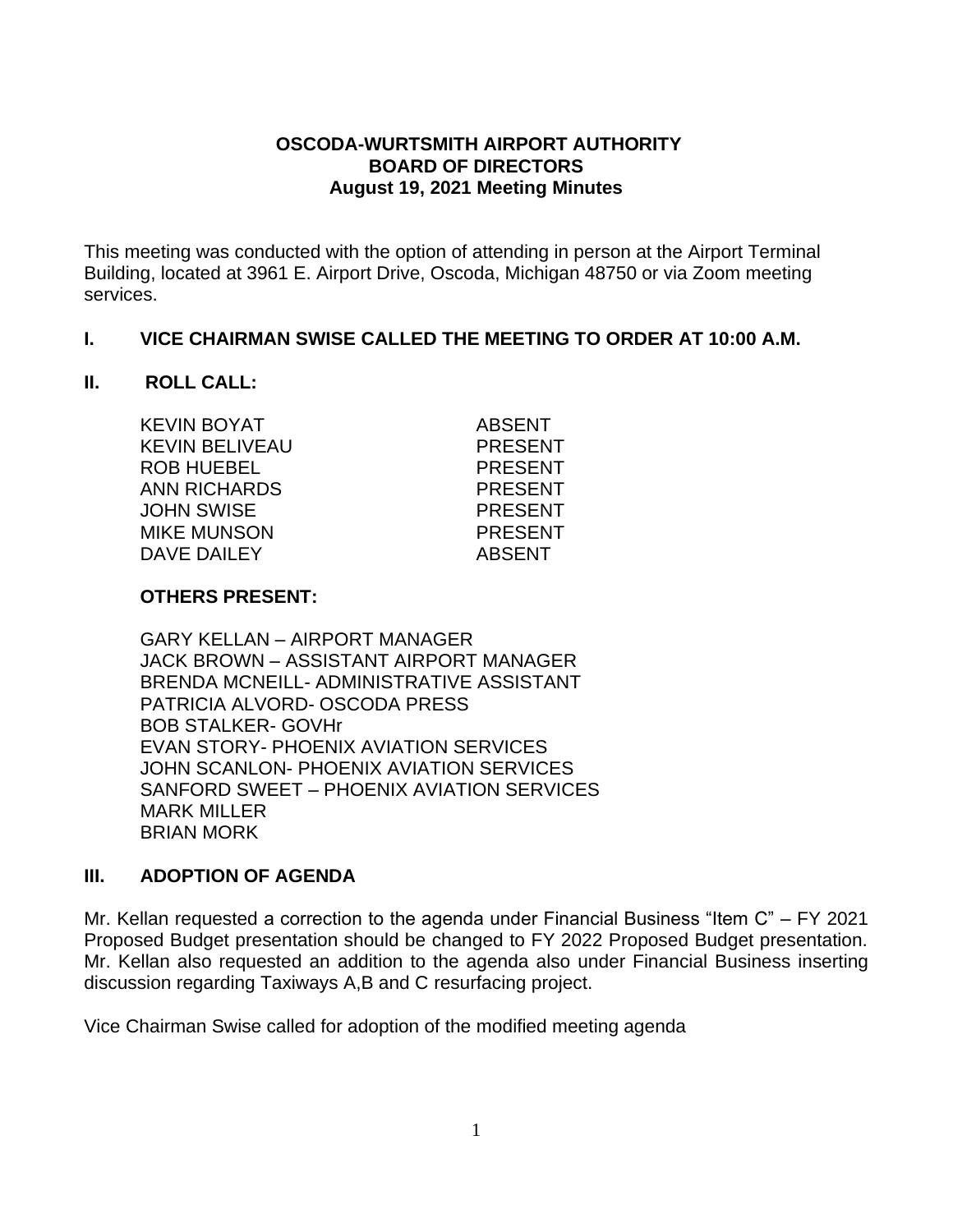**Mr. Munson made a motion to adopt the agenda with modifications as presented. Ms. Richards supported the motion. No further questions or comments. Motion carried by voice vote.**

# **IV. Approval of July 15, 2021 Meeting Minutes**

Mr. Swise called for a motion to approve the July 15, 2021 meeting minutes.

**Mr. Huebel made a motion to approve the July, 2021, meeting minutes as presented. Mr. Beliveau supported the motion. No further questions or comments. Motion carried by voice vote.**

# **V. Financial Business**

# **A. Financial Activities Report for July 2021**

Ms. Richards and Mr. Kellan have reviewed bank statements and financial transactions during July 2021. A list of bills processed for payment, totaling \$ 125,792.57 was provided with the meeting information materials. Mr. Kellan noted this list includes \$34,250.00 having been paid to Dore & Associates Construction. This was the final payment for demolishing Building No. 5006. When excluding that one-time capital expense, the other general operating expenditures totaled approximately \$91,542.57.

**Mr. Beliveau made a motion to accept the July 2021 financial activities report - - which includes payment transactions totaling \$ 125,792.57. Mr. Huebel supported the motion. Mr. Swise, Yes, Mr. Beliveau, Yes, Ms. Richards, Yes, Mr. Munson, Yes, Mr. Huebel, Yes. Motion carried.**

# **B. FY 2021 – 3 rd Quarter Budget Report**

Mr. Kellan provided matrices reporting the status of the OWAA FY 2021 budgeted revenue and expenditures through June 30, 2021. Mr. Kellan reported for the most part FY 2021-line items are tracking relatively consistent with amounts allocated. As of June 30, 2021 the airport has collected 90% of revenue that was anticipated during the year. Therefore, Staff is not proposing line-item amendments for the final quarter of FY 2021.

Mr. Kellan reported an area of concern was with having to carry the water bills and rebilling OWAA tenants. Mr. Munson asked if there has been any action regarding the water bills. Mr. Kellan said he has had discussions with Township Staff and has been encouraged to follow up with a letter to the Township.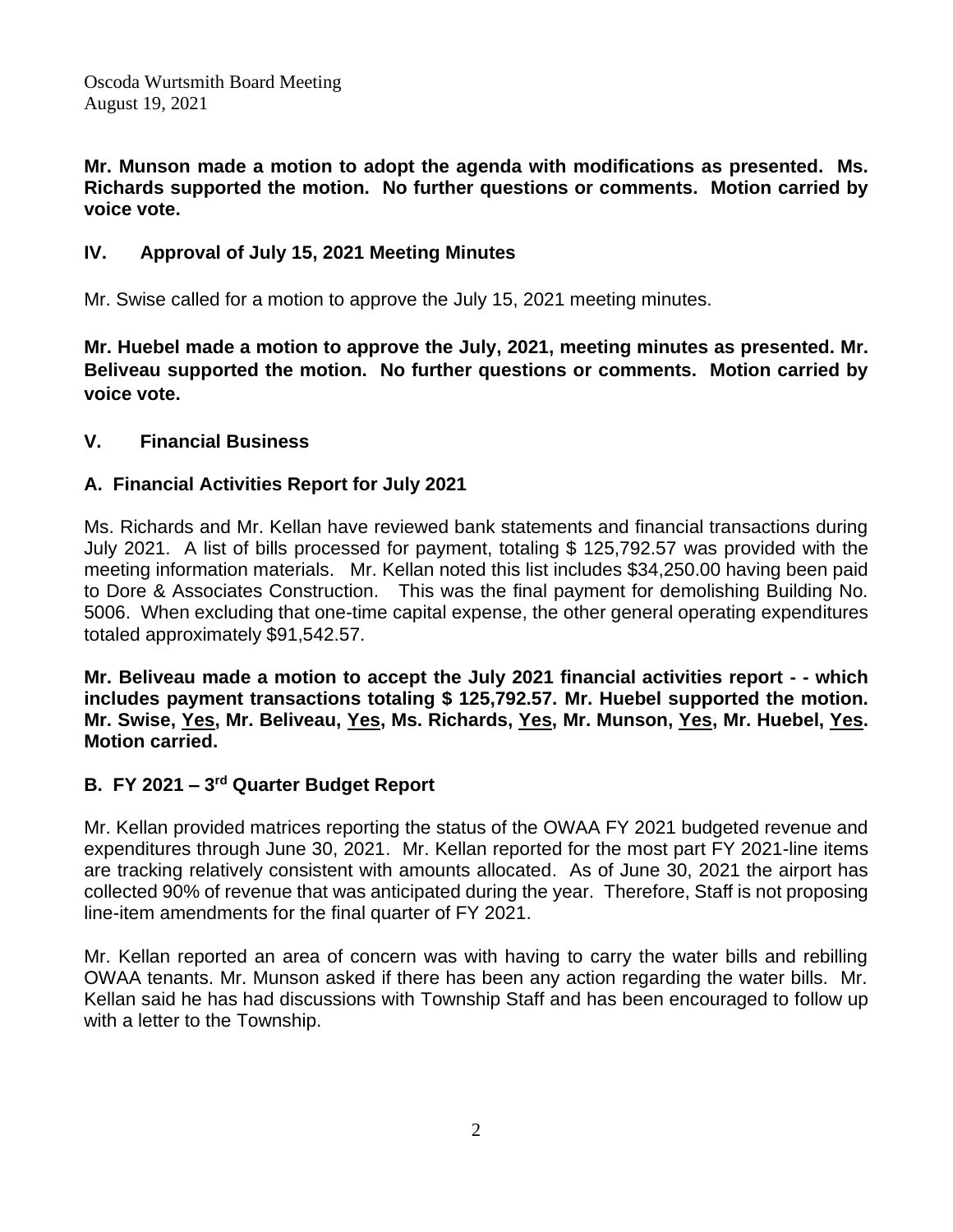## **Expenditures**

For the most part the expenditures are on track, with a few running at a higher percent. Mr. Kellan addressed the overtime that occurred during the winter months and how the snowplowing affects Staff overtime. He also addressed future overtime for Staff who will be monitoring and escorting the construction crew who will be performing crack sealing on the runway.

Other line items that appear to be tracking higher were Administrative Operating Supplies, Insurance, although this line item appeared heavy for this quarter, Mr. Kellan did not anticipate much more insurance invoicing through the balance of the year. Janitorial and custodial supplies were also tracking higher due to Air Mobility Command Staff located in the Terminal Building.

Mr. Kellan said he would be adjusting the Engineering Consultants line item as some of the money was utilized for Capital Improvement. The line item for Building Maintenance and Equipment appears to also be running high and this was due in part to work performed on the hangar doors.

Overall, OWAA is at approximately 60% of the budget at the 75% milestone of the budget year.

#### **Revenue**

The revenue is primarily funded from cash reserves, although during the quarter Mr. Kellan reported that a check from the Local Development Finance Authority was deposited for their portion of the demolition of Building 5006.

#### **Expenditures**

The line item for Large Equipment Capital Maintenance and Repairs was consumed 100% with engine repairs for plow truck no. 5. Overall, the total Capital Improvement Expenses at the 3<sup>rd</sup> Quarter are at 53%.

**Mr. Munson made a motion to accept the FY 2021 – 3 rd Quarter Budget Report as presented. Ms. Richards supported the motion. Mr. Beliveau, Yes, Ms. Richards, Yes, Mr. Munson, Yes, Mr. Huebel, Yes, Mr. Mr. Swise, Yes. Motion carried.**

## **Agenda Addition – Taxiways A,B & C Resurfacing**

Mr. Kellan announced that MDOT Aeronautics has agreed to fund 95% of the Airport's Taxiway Resurfacing Project. The Airport's Consultant, Mead & Hunt and the Bureau of Aeronautics lobbied on behalf of OWAA and agreed to fund the Taxiway Resurfacing Project at 95%. The Engineers Cost Estimate totals \$7,770,000. The Airport's 5% share would be \$388,500. The design work and bidding would take place in 2022 and the construction in 2023. Mr. Kellan said the Airport would have to pay a share of the Engineering costs in 2022 and the construction share would be billed in 2023. Mr. Kellan shared this information prior to discussing the budget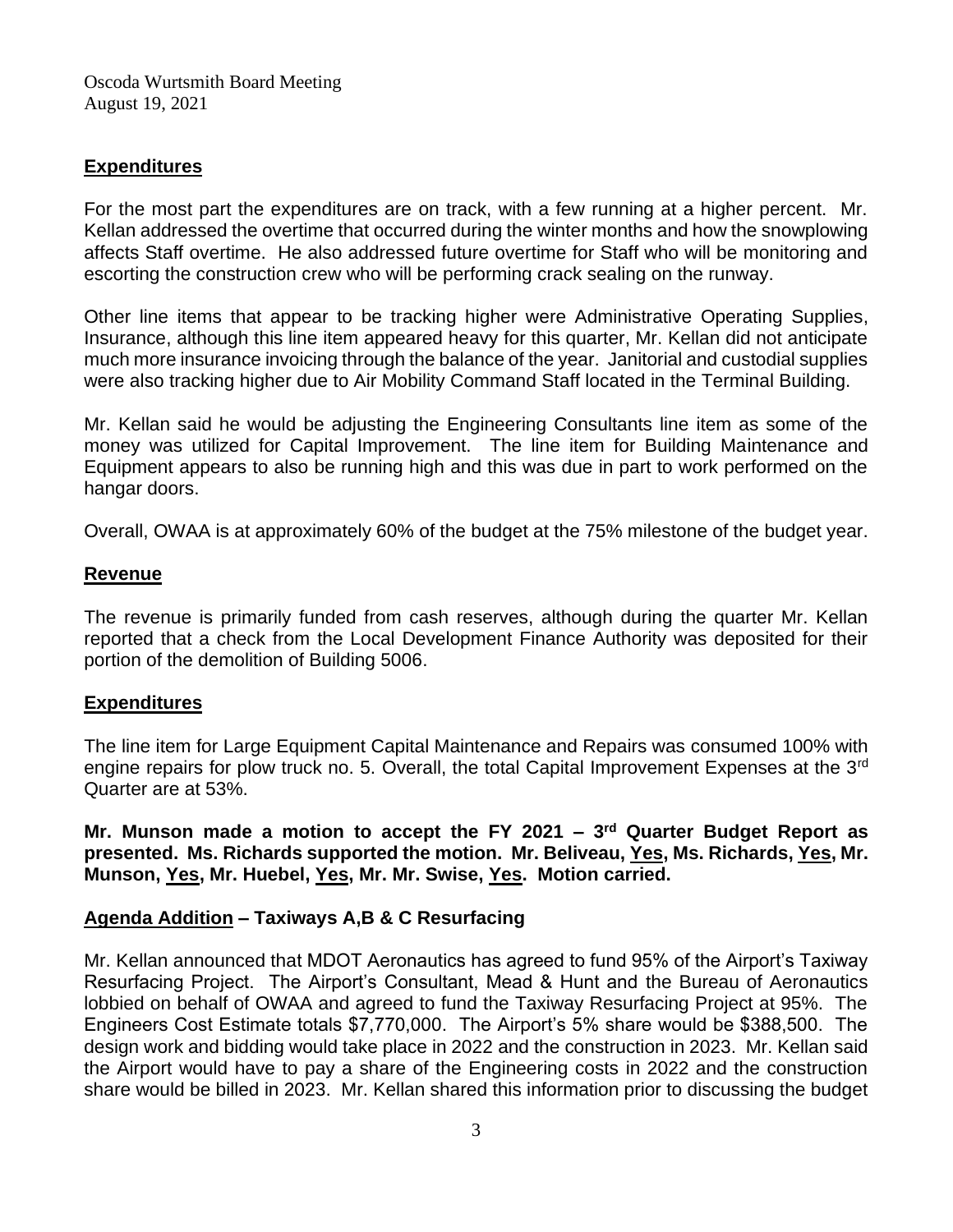for next year as the information was not known when putting the budget together. Mr. Kellan reminded the board in 2014 minor surface treatments were applied to the taxiways in order to get another five years out of the asphalt. The taxiways would not qualify for another surface treatment and would structurally need to be milled and filled where an actual layer of asphalt is removed and replaced. Mr. Kellan will be putting together a thank you letter to both Mead & Hunt and the Bureau of Aeronautics.

Ms. Richards asked what type of grant was provided. Mr. Kellan said the grant is under the FAA Airport Improvement Program.

Mr. Kellan noted the e-mail provided to the board members from MDOT included a high priority Consultant Procurement was needed. The FAA allows the airport to retain an Engineering firm for up to five years at a time without having to rebid. A solicitation for Consulting Services was conducted in 2019. At that time, it was hopeful that the taxiways could take on another surface treatment, therefore the airport did not have "reconstruct" on the Airport Capital Improvement Plan. The FAA is asserting that since all the Consultants that competed for it may have done so in a different manner knowing that if they would have known that the taxiway systems were going to be reconstructed during that five-year period. The Airport now will have to fast track a Consultant Procurement process that identifies this project with a deadline of September 11, 2021.

Mr. Munson asked about the period of time the project would take to complete and work around for the general aviation aircraft. Mr. Kellan said there would most likely be a phasing process and traffic management so that the runway would not need to be closed.

No action was needed.

Mr. Kellan continued with budget discussion.

The primary source of revenue for next year's Capital Improvements Budget is the continuation of the Brownfield Redevelopment Grant and cash reserves.

The Capital Investment Projects include modifications to Building No. 16., the purchase of a skid steer and towable compressor, pavement roller and a Ferris Mower.

Mr. Kellan asked the board to give additional consideration regarding the proposed \$300,000 for T-Hangar construction which will drive the capital expenditures budget up to \$809,000 before adding in the local match of \$388,500 from the taxiway project. Mr. Kellan recommended adopting the budget and when the grant agreement is brought to the board a budget adjustment could be discussed by the Executive Committee on what items will need to be deferred.

Mr. Beliveau suggested the t-hangar project could potentially be pursued by private investors. Mr. Kellan agreed that would be good.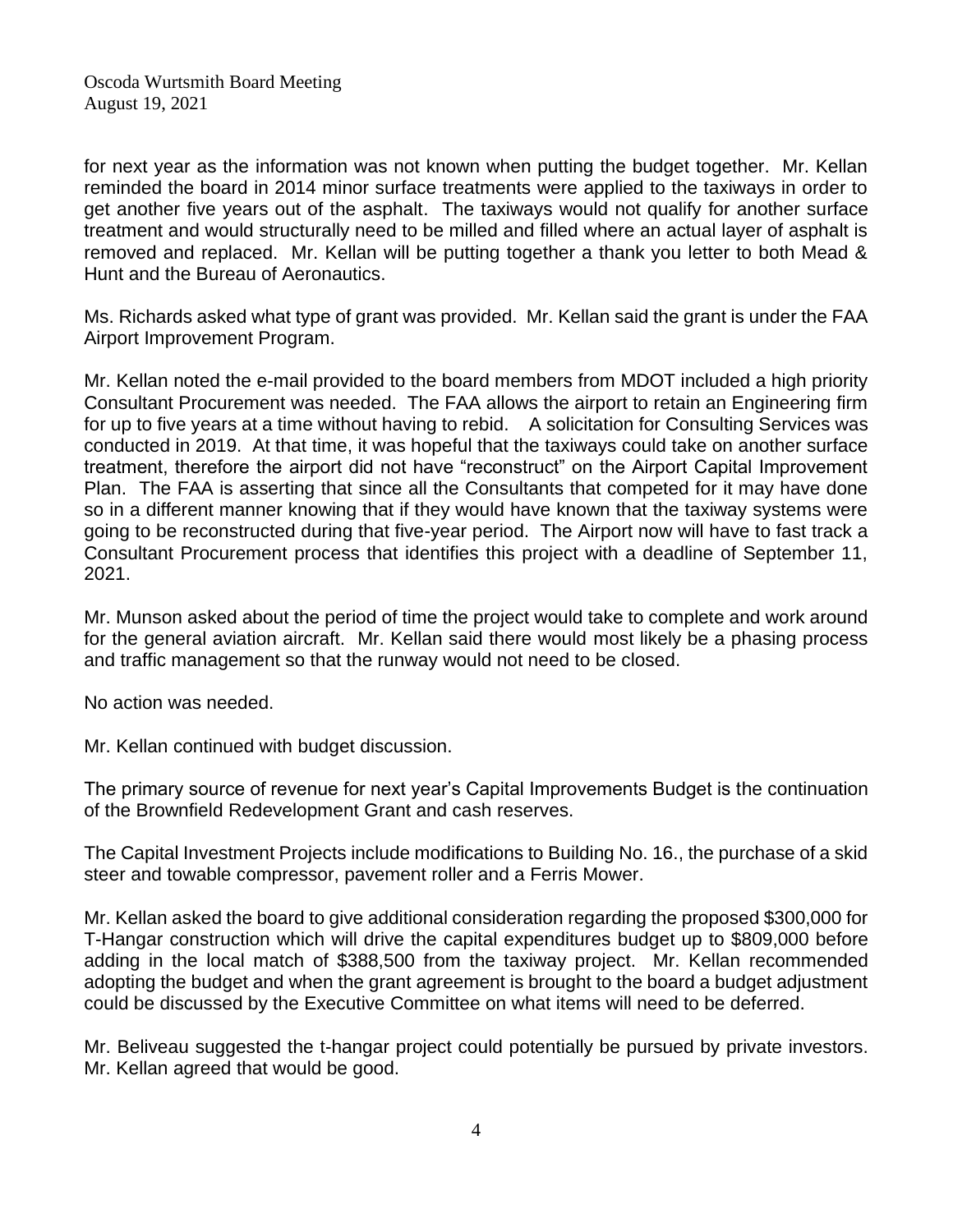Ms. Richards and Mr. Beliveau suggested the T-Hangar project be removed from the budget and replaced with the taxiway project.

Mr. Swise called for a motion.

**Mr. Beliveau made a motion to remove the budgeted \$300,000 for t-hangar construction from the proposed capital improvements budget and replace with \$388,500 for the local match in support of the MDOT Airport Taxiway Resurfacing project. Ms. Richards supported the motion. Mr. Beliveau, Yes, Ms. Richards, Yes, Mr. Munson, Yes, Mr. Huebel, Yes, Mr. Swise, Yes. Motion carried.**

## **C. FY 2022 – Proposed Budget Presentation – Adopting Resolution No. 2021-05**

With assistance from members of the Executive Committee, proposed General Operations and Capital Improvement budgets have been developed for FY 2022. The same matrices prepared to demonstrate FY -2021 3<sup>rd</sup> quarter budget status includes a column that demonstrate the proposed budgetary allocations for FY 2022.

### **1. OWAA Cash Reserves: As of July 31, 2021 OWAA cash reserves are demonstrated below.**

| <b>PNC Bank</b>      | 381,010.15     |  |
|----------------------|----------------|--|
| <b>Chemical Bank</b> | \$1,979,429.80 |  |
|                      |                |  |
| <b>Total</b>         | \$2,360,439.95 |  |

## **2. General Operating Revenue:**

Tenant rent payments continue to serve as the primary source of revenue in support of OWAA operating expenses. The proposed budget increases the anticipated lease revenue by \$50,000 as compared to amounts budgeted for FY 2021. The sources of additional lease revenue include scheduled rent increases and the rent for land area that has been recently leased to Kalitta Air for Hangar No. 10 development. Please notice that a contribution of \$65,100.00 from cash reserves is allocated as revenue in support of implementing all of the proposed expenditure allocations.

## **3. General Operating Expenses:**

## **a. Employee Wage and Benefit Expenses**

Within the proposed budget, the schedule of employee wages and benefits exceeds the 2021 allocation by approximately \$142,500. The additional expenses include a 10% increase for existing hourly wage employees and for adding a heavy equipment mechanic to the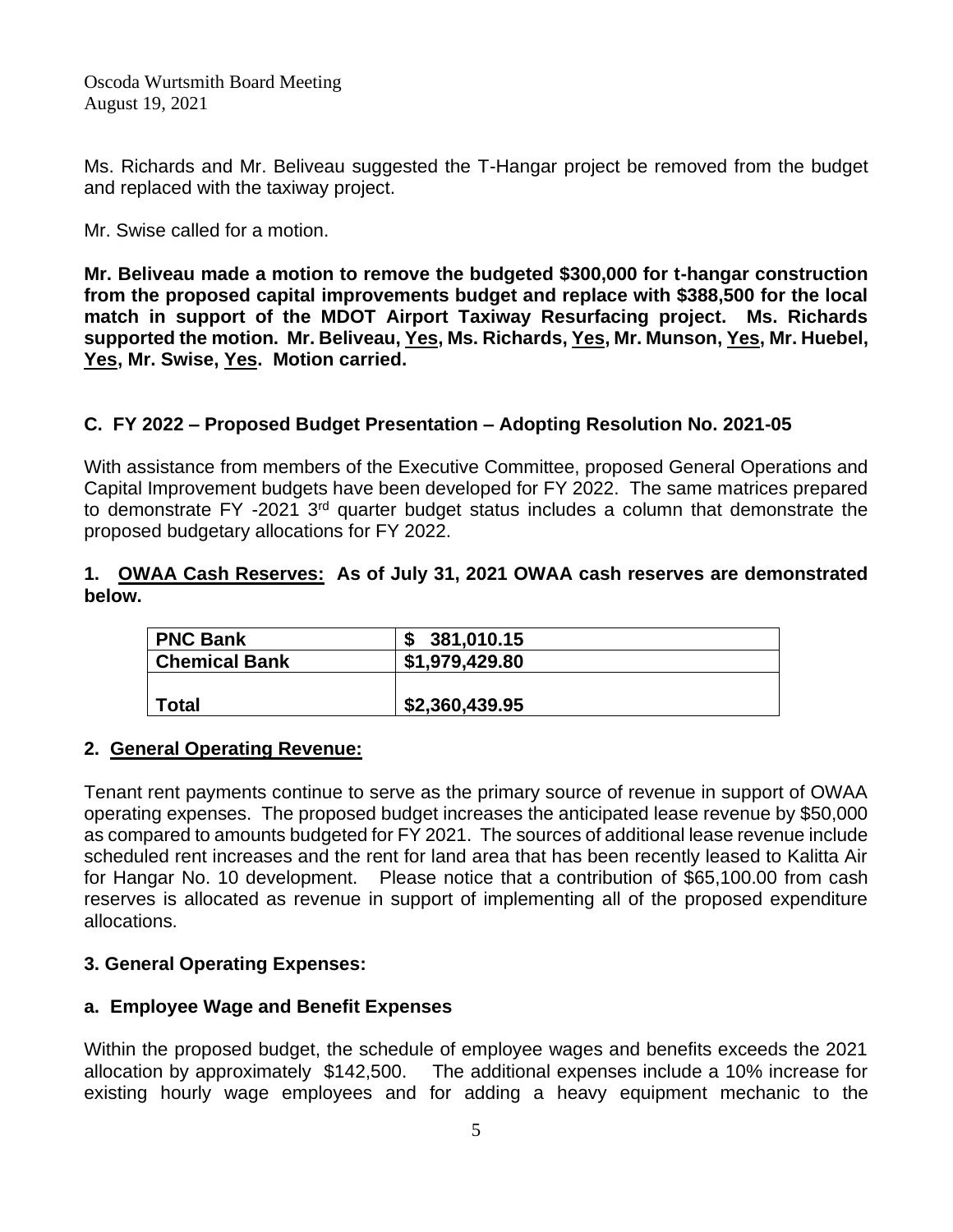maintenance team. The proposed budget also includes \$ 100,000 as a 'place-holder' amount, to cover the anticipated annual salary for the new Airport Director position. It also allocates up to 3-months' salary for paying the retiring Airport Manager – if his service is continued during recruitment, hiring and transition to the new Airport Director.

### b. Other General Operating Expenses

The proposed allocations for other general operating expenses are relatively consistent with recent past annual budgets.

## **4. Capital Improvements Budget:**

#### **1. Revenue:**

The proposed Capital Improvements budget forecasts one outside source of revenue during FY 2022. That funding is \$10,000.00 from the Michigan Department of Environment and Great Lakes Energy (EGLE) for carried forward portions of the extended Brownfields Redevelopment Grant. Otherwise, funding for implementing all other proposed capital improvements will be funded from OWAA cash reserves.

## **2. Expenditures:**

The proposed Capital Improvements Budget includes allocations for completing the projects and purchases listed below**.** 

| <b>Line Items</b>                      | <b>Proposed</b><br><b>Allocation</b> | <b>Remarks</b>                                                                                            |  |  |
|----------------------------------------|--------------------------------------|-----------------------------------------------------------------------------------------------------------|--|--|
| <b>Painting</b><br><b>Buildings</b>    | \$75,000                             | For completing another phase of<br>building<br>painting.                                                  |  |  |
| <b>Building</b><br><b>Improvements</b> | \$150,000                            | Bldgs. 16 & 18 Floor Drains and Oil-Water Sep.<br>Replace 2 overhead doors and 2 airfield fence<br>gates. |  |  |
| Maint.<br><b>Airfield</b><br>Equip.    | \$60,000                             | Purchas a skid Steer, towable air compressor<br>and a pavement roller.                                    |  |  |
| <b>Mowing</b><br><b>Equipment</b>      | \$13,500                             | Replace one riding mower.                                                                                 |  |  |
| <b>Engineering</b><br>Prof. Services.  | \$75,000                             | Design and bidding Services in support of Bldg<br>16 modifications and T-Hangar Development.              |  |  |
| New Building<br><b>Construction</b>    | \$300,000                            | point allocation for<br><b>Starting</b><br>T-Hangar<br>construction.                                      |  |  |
| East<br>General<br><b>Aviation</b>     | \$11,500                             | portion of local match for an estimated<br>A<br>\$780,000 grant funded project                            |  |  |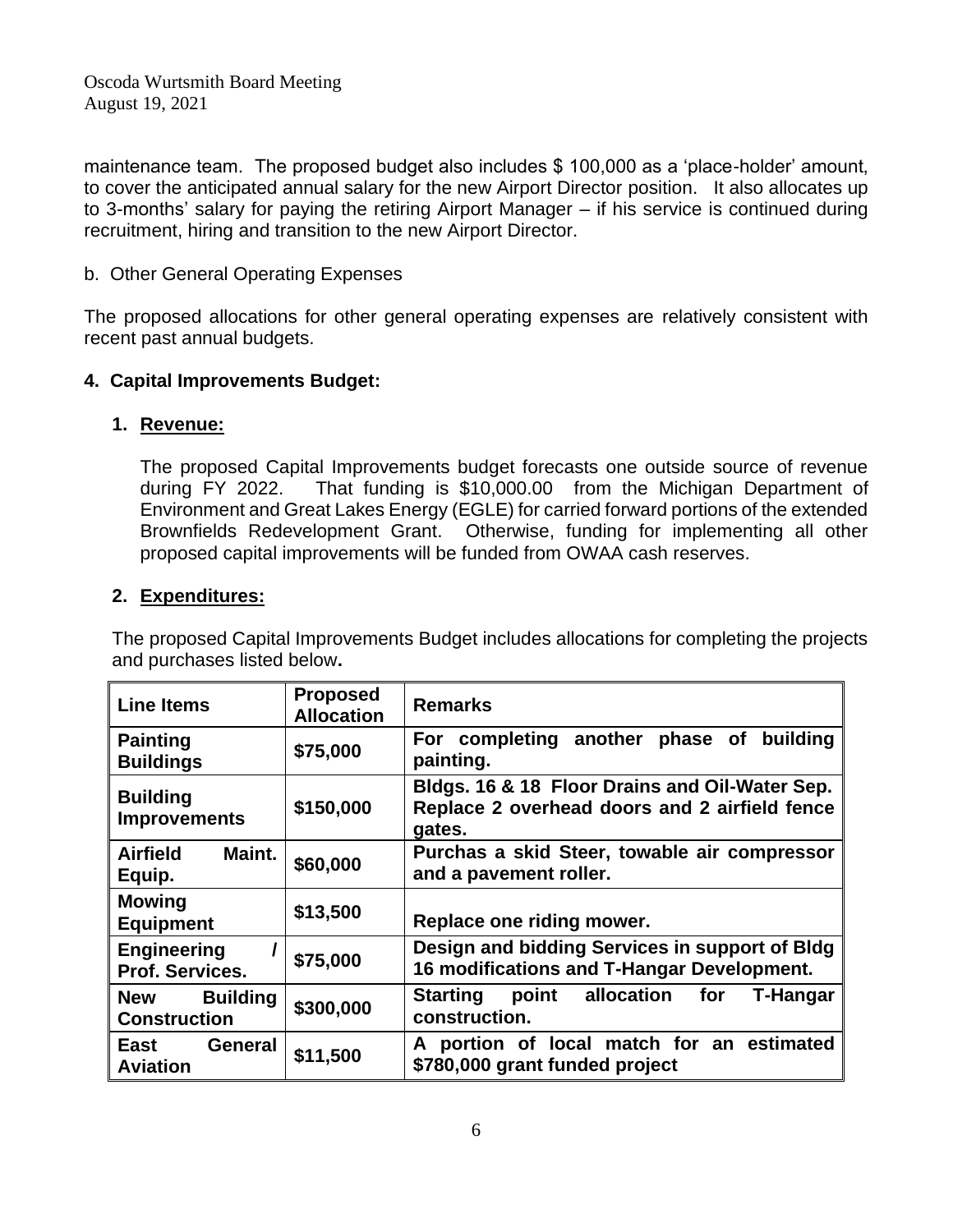| <b>Pavements Rehab</b><br>- Design Phase                                 |           |                                                               |
|--------------------------------------------------------------------------|-----------|---------------------------------------------------------------|
| Rehab<br>Box<br>Hangars - Design $\frac{1}{2}$ \$ 29,963<br><b>Phase</b> |           | A portion of local match for an estimated \$8.5<br>M project. |
| <b>Total</b>                                                             | \$714,963 |                                                               |

**5. Combined Financial Impacts of Implementing all of the Proposed Activities:** 

| Projected Results of Implementing the Proposed FY 2022 Budget |                   |                     |                    |  |  |  |
|---------------------------------------------------------------|-------------------|---------------------|--------------------|--|--|--|
| FY 2022                                                       | <b>Revenue</b>    | <b>Expenditures</b> | <b>End Balance</b> |  |  |  |
| <b>General Fund</b>                                           | \$1,191,100.00    | \$1,256,200.00      | $S$ 65,100.00]     |  |  |  |
| <b>Capital</b><br><b>Improve</b>                              | 10,000.00<br>l \$ | 809,963.00<br>S     | [\$799,963.00]     |  |  |  |
| <b>Fund</b>                                                   |                   |                     |                    |  |  |  |
| <b>Net Total</b>                                              | \$1,201,100.00    | \$2,066,163.00      | [\$865,063.00]     |  |  |  |

**Mr. Munson made a motion to adopt Resolution 2021-05 which establishes the proposed financial budget for FY 2022. Mr. Huebel supported the motion. Ms. Richards, Yes, Mr. Munson, Yes, Mr. Huebel, Yes, Mr. Swise, Yes, Mr. Beliveau, Yes. Motion carried.**

## **VI. Current Business**

## **A. Oscoda Engine Services Lease**

Mr. Kellan reminded the board Oscoda Engine Services leases a jet engine testing facility and six (6) buildings from OWAA . The term of that lease is currently due to expire on September 30, 2021. The lease agreement provides Oscoda Engine Services with options to extend tenancy for two additional 1-year increments. Oscoda Engine Services has provided Staff with an e-mail with their desire to exercise the first option of extension. Members of the Executive Committee and Staff met with representatives of Oscoda Engine Services regarding the extension and there are additional details that will need to be worked through. Staff anticipate providing additional information and perhaps action recommendations during the September 2021 OWAA meeting. Mr. Kellan noted that no action was needed at this time.

## **B. Phoenix Flight Services – FBO Lease Extension**

Mr. Kellan reported Phoenix Flight Services is a subsidiary of Phoenix Composite Solutions. Pursuant to 'Lease' and 'Operator' agreements, Phoenix Flight Services provides Fixed Base Operator (FBO) services and aviation fuel sales from OWAA owned properties. The term of said Lease and Operator agreements are due for renewal.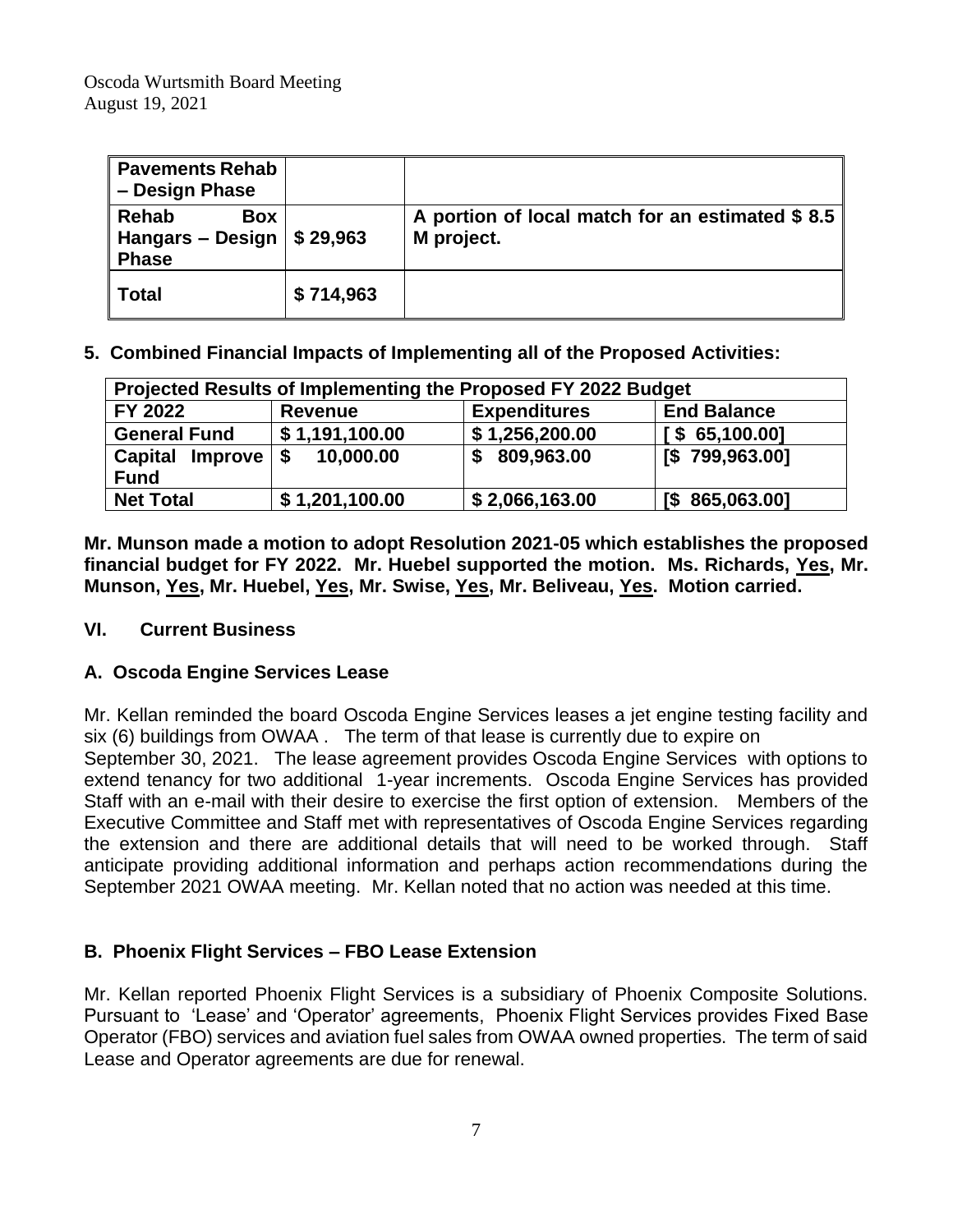The Operating agreement provides that the Airport Authority is to receive 5 % of FBO annual net profits. A list of year-end financial results during the past 10-years was provided on the meeting table. As one can see, Phoenix Flight Services has reported net losses during 7 of the past 10 years. Those losses have been absorbed by the parent company Phoenix Composite Solutions. As a result, there have been no annual profits to be shared with OWAA during loss years. Nor has Phoenix Flight Services requested contributions from OWAA during loss year.

Phoenix Flight Services recently sold considerable amounts of jet fuel to the United States Air Force in support of the Mobility Guardian 2021 military exercises. It is our understanding that the resulting profits will exceed the total of all losses incurred during the past 10 years. Representatives of Phoenix Composite Solutions, Mr. John Scanlon and Mr. Evan Story were present to report on how the FBO is progressing and plans for future development.

Mr. Evan Story reported on the profit and loss for 2020 for Phoenix Flight Services. The FBO had a 51% decrease in sales over the year 2019 due in part to fuel sales. Aircraft repairs, annuals, aircraft rental and flight instruction were down from previous years.

Mr. Story reported a loss of approximately \$285,000 from 2018 through 2020. Most of that loss occurred in 2020.

Fuel sales fluctuated in 2020. No layoffs with three full time employees were reported during the COVID-19 period. Some expenses that decreased were the phone system and internet.

Looking at the year 2021, Mr. Story reported the Military exercise (Mobility Guardian 2021) was a positive experience and the FBO was able to help support the exercise with fuel, water and hangar space. He also mentioned that fuel costs have increased for 2021. Efforts have been made to purchase large amounts of fuel when the cost is low. In addition, the Airport has turned over a building with storage units to the FBO in order to capture additional rents.

Mr. Scanlon reported on staffing for the FBO. He reported that the third party refueling for Kalitta has decreased to zero during the pandemic and has not come back yet. In addition, another tenant of the airport is now bringing in their own fuel and have continued to do this. Mr. Scanlon reported the Mobility Guardian Exercise that took place in the spring and the contracted work that the FBO completed made a significant positive impact on the FBO.

Further discussion/updates and a slide show presentation by Mr. John Scanlon followed.

Mr. Kellan reminded the board that Phoenix Composite Solutions has been absorbing the losses over the past 10 years. The current year was positive due to the military exercises taking place and the sale of fuel. Mr. Kellan said the Executive Committee has met and recommends that the revenue that was generated from the recent military exercise would be separated and retained to recoup the losses over the last ten years. The calculation for 2021 would then be based on 5% after the reimbursement to the company.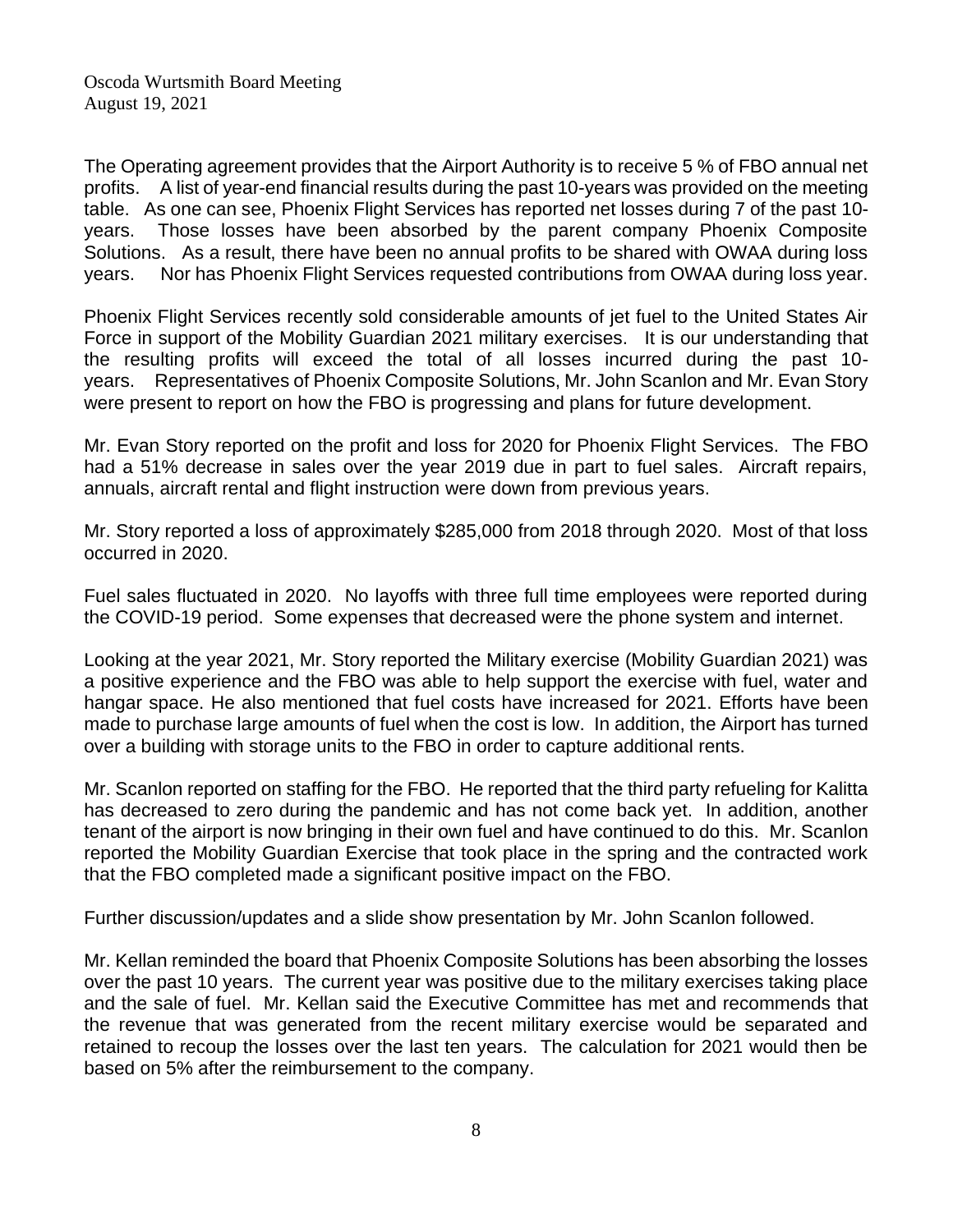Further discussion took place regarding future profit and loss amongst Mr. Scanlon and Mr. Beliveau. Mr. Kellan suggested that the motion for today's meeting be abbreviated to just the 10-year loss and what has been gained due to the military exercise and sale of fuel.

Mr. Kellan said he would need to work further with the Auditor and Attorney as it relates to going forward and amending the operating agreement.

Mr. Beliveau sought to confirm that all board members were clear as to the effect of the Executive Committee's proposal. Board members agreed.

**Mr. Beliveau made a motion to allow Phoenix Aviation Services to retain revenue generated from the recent military exercise to recoup losses over the past ten years allowing the 2021 calculation to the Oscoda-Wurtsmith Airport to be based on 5% after the reimbursement. Mr. Munson supported the motion. Mr. Huebel, Yes, Mr. Swise, Yes, Mr. Beliveau, Yes, Ms. Richards, Yes, Mr. Munson, Yes. Motion carried.**

## **C. Hangar Door Maintenance**

Mr. Brown reminded the board a maintenance package with Powerlift Door Company was approved for cell no. 9 door repair. He reported the company was on site for approximately four days and the door is now adjusted and greased.

He also reminded the board that there was previous discussion on putting together a maintenance plan for other doors in need of maintenance. Mr. Brown said the same company is willing to come up to maintenance another door and he states that he has targeted Cell 10 door which is leased to Kalitta. Recently, Powerlift Door Company contacted Mr. Brown and said they are owned by Gear Wrench and that company is no longer going to support Powerlift Door Company; therefore, the door will need to be repaired prior to the end of September. Mr. Brown reported he and Mr. Kellan have discussed this and would like to move forward with repairing the door to Cell 10.

**Mr. Munson made a motion to contract with Powerlift Door Company to refurbish Cell 10 door at a cost not to exceed \$15,000. Mr. Huebel supported the motion. Ms. Richards, Yes, Mr. Munson, Yes, Mr. Huebel, Yes, Mr. Swise, Yes, Mr. Beliveau, Yes. Motion carried**.

## **VII. Airport Manager Comments**

**A. Runway Crack Sealing and Paint Marking**

## **B. Taxiways Crack Sealing and Paint Marking**

Mr. Kellan reported both crack sealing and paint marking projects on the runway and taxiways will begin August 25<sup>th</sup> and are expected to be completed by August 29<sup>th</sup>. This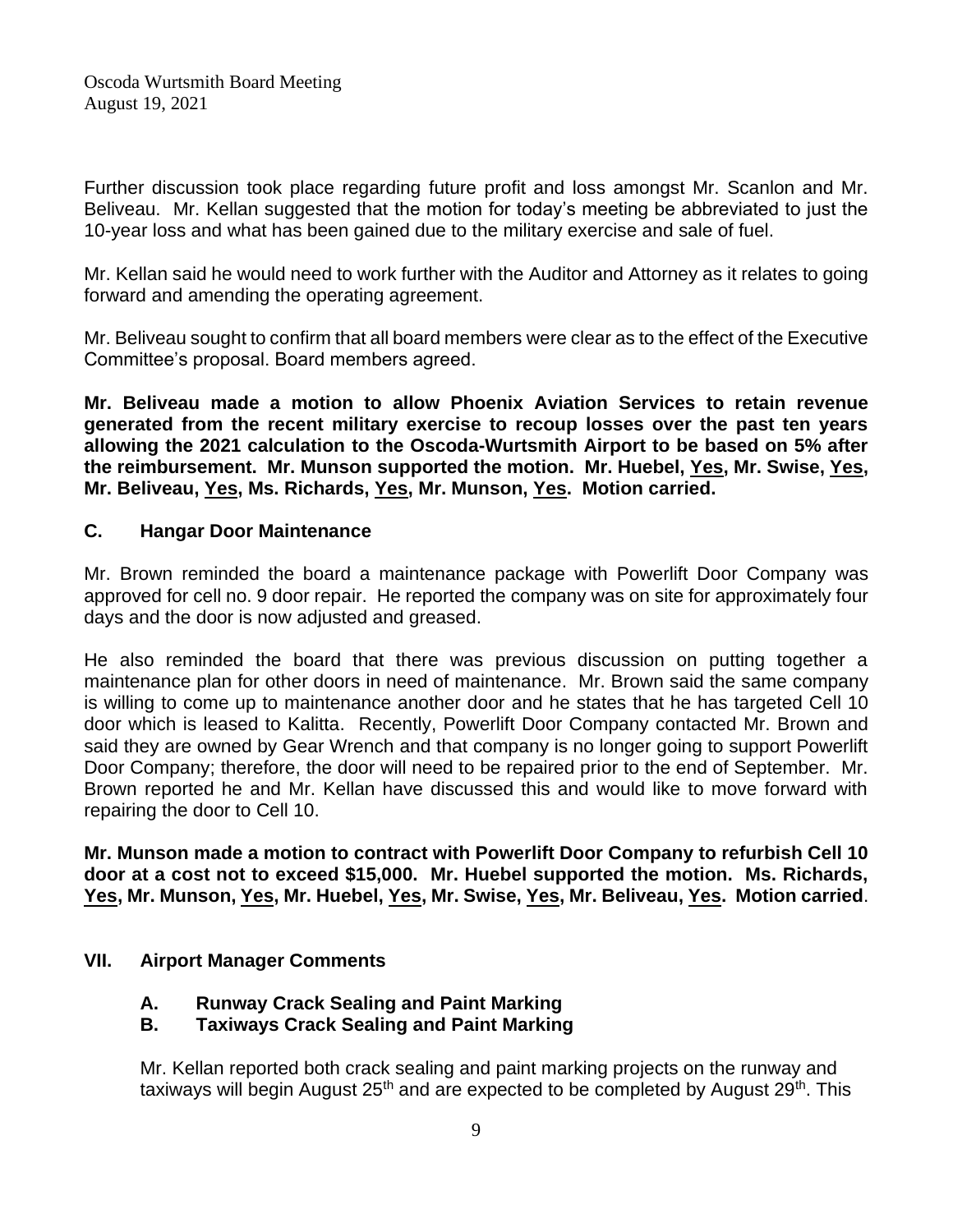project will be monitored by Airport Maintenance crew as a work in progress. The Maintenance Staff will monitor airport radio traffic and will escort the construction crew off of the runway as needed. Mr. Kellan reminded the board that both the runway and taxiway crack sealing projects have been funded by the State.

## **C. Michigan Launch Initiative**

Mr. Kellan reported representatives of both the Oscoda Township and Airport will be represented at the North American Space Summit taking place at the end of the month. an exhibition booth will be shared.

There is no current news to report in relation to the Michigan Launch Initiative.

## **D. Brownfield Redevelopment Grant Extension**

Mr. Kellan reported the grant was due to expire in August but the grant agency had residual monies and they agreed to carry the grant into 2022.

# **E. Airport Director Recruiting**

Mr. Kellan introduced Mr. Stalker from GovHr to update the board regarding this topic.

Mr. Stalker reported that the recruitment has gone through the first two phases. This involved stakeholder interviews with board members and Staff. The ads have been approved as well as the brochure. These will be linked to the GovHr website. Mr. Stalker said they are in the process of receiving applications.

Mr. Kellan added recent news regarding the need to refurbish the hangars and electrical work that was presented by Mr. Brown. Mr. Kellan reminded the board he was asked to search for grant funding in support of the hangar projects. The Military Airport Program (MAP) was identified and an application was submitted. The request was thought to be a long shot since there was only one general aviation airport that was to be selected across the country. Mr. Kellan provided the board with a letter from the FAA stating the project would not be funded.

Ms. Richards asked how much money was sought from this grant. Mr. Kellan said it was approximately seven million.

## **VIII. PUBLIC COMMENTS**

## **MARK MILLER -**

Congratulated Mr. Kellan and his team on receiving the award for Airport of the year through MDOT.